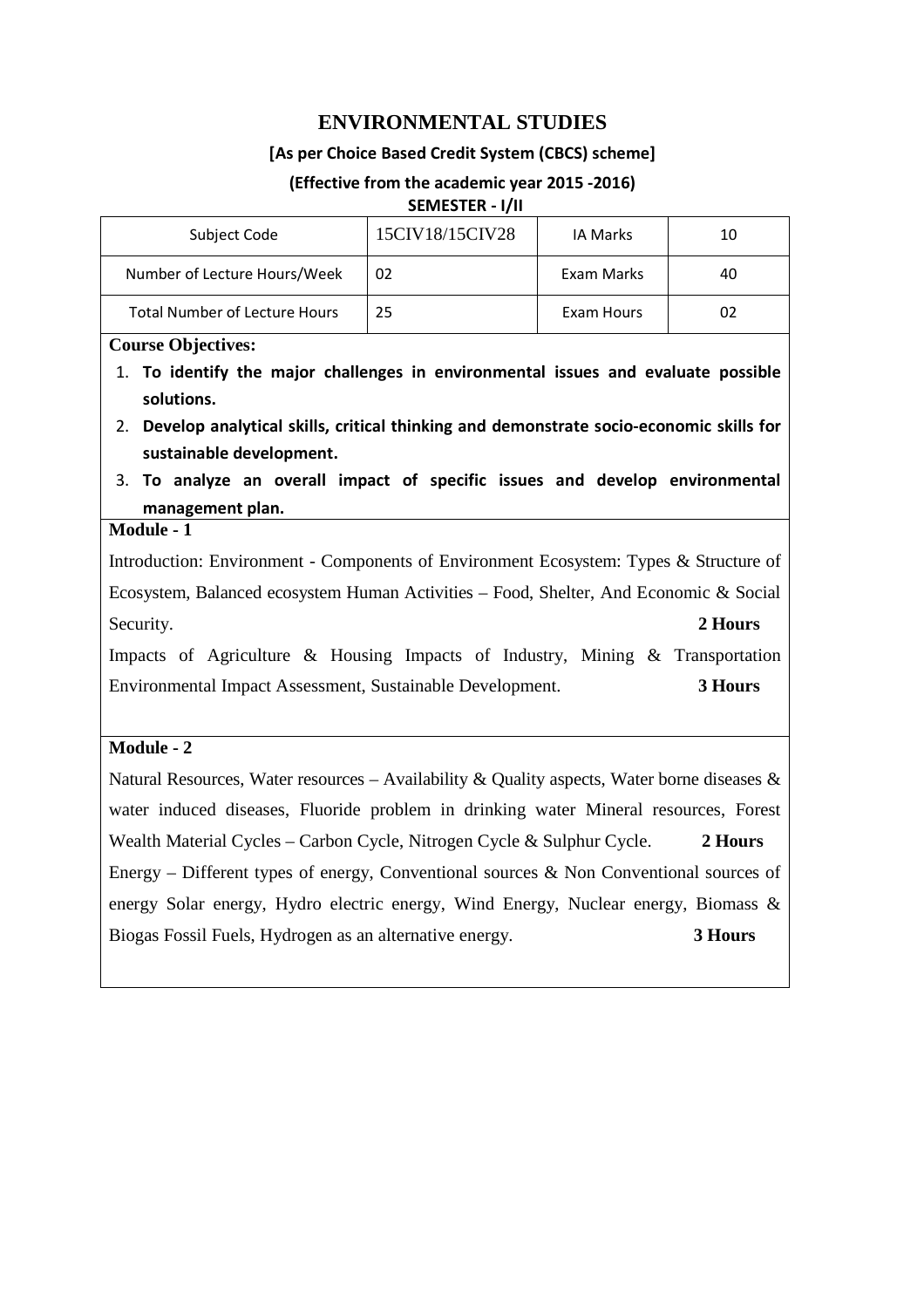## **Module -3**

Environmental Pollution – Water Pollution, Noise pollution, Land Pollution, Public Health Aspects. **2 Hours** 

Global Environmental Issues: Population Growth, Urbanization, Land Management, Water & Waste Water Management. **3 Hours** 

### **Module -4**

Air Pollution & Automobile Pollution: Definition, Effects – Global Warming, Acid rain & Ozone layer depletion, controlling measures. **3 Hours**  Solid Waste Management, E - Waste Management & Biomedical Waste Management - Sources, Characteristics & Disposal methods. **2 Hours** 

# **Module - 5**

Introduction to GIS & Remote sensing, Applications of GIS & Remote Sensing in Environmental Engineering Practices. **2 Hours** 

Environmental Acts & Regulations, Role of government, Legal aspects, Role of Nongovernmental Organizations (NGOs) , Environmental Education & Women Education.

### **3 Hours**

## **Course Outcome:**

Students will be able to,

- 1. Understand the principles of ecology and environmental issues that apply to air, land, and water issues on a global scale,
- 2. Develop critical thinking and/or observation skills, and apply them to the analysis of a problem or question related to the environment,
- 3. Demonstrate ecology knowledge of a complex relationship between biotic and abiotic components
- 4. Apply their ecological knowledge to illustrate and graph a problem and describe the realities that managers face when dealing with complex issues

### **Text Books:**